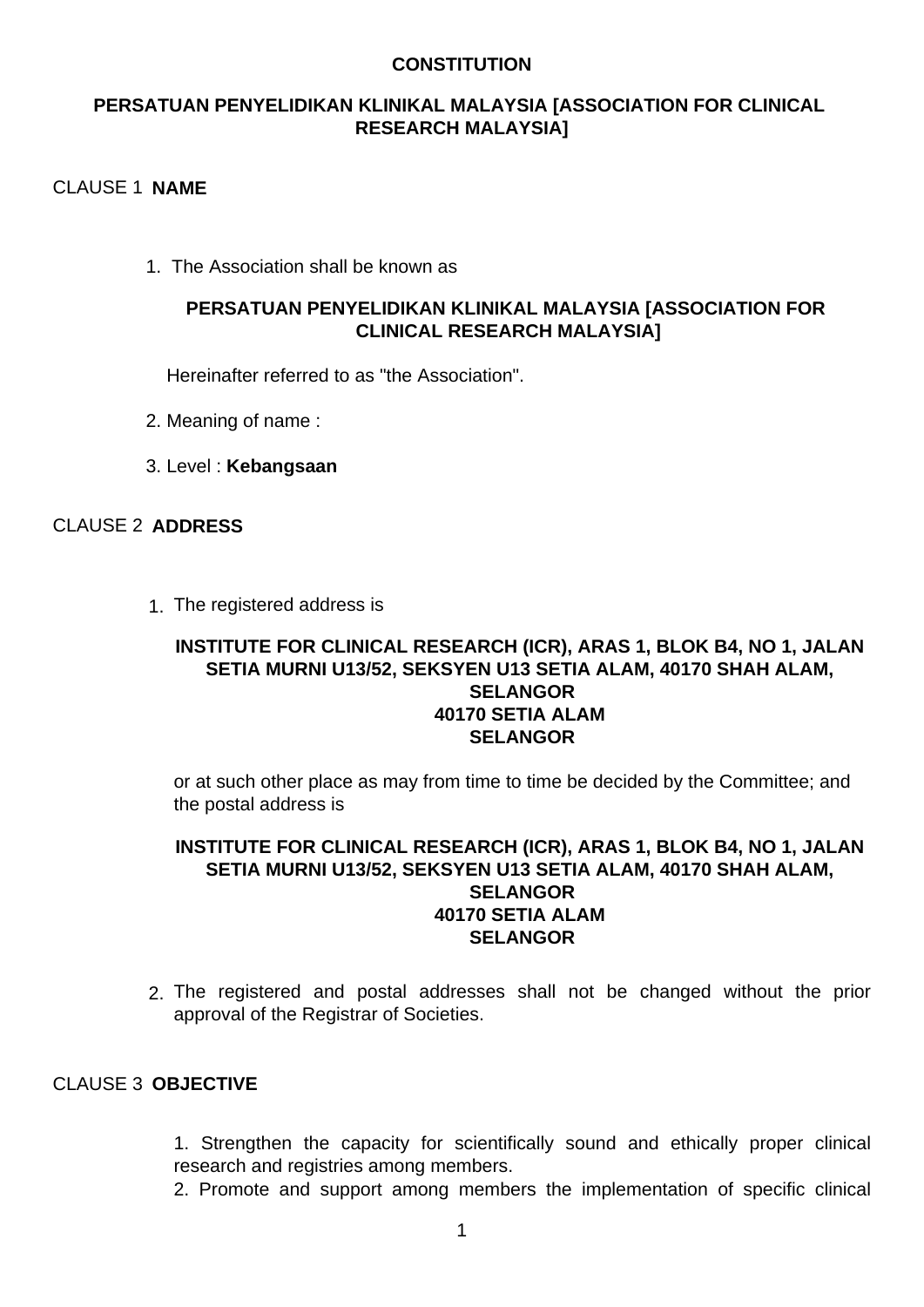research for priority disease or therapeutic areas.

3. Provide a forum among members to debate issues arising of implementing clinical research and registry.

4. Promote communication and collaboration among members on clinical research and registries related issues.

5. Facilitate and participate in fund-raising to sustain its activities and functions with prior approval of the Registrar of Societies and relevant authorities.

6. All moneys and profits accruing to the Association from participation in any business shall be applied solely towards the furtherance, promotion and execution of the objects of the Association and no portion thereof shall be paid by way of dividend, bonus or profit to any member of the Association, provided that nothing herein expressed or contained shall prevent the payment in good faith of remuneration or expenses or both to any officer or servant of the Association, or to any member of the services actually rendered by him or them to the Association.

7. To promote the conduct of ethical and quality CLINICAL research i.e. research that is patient-centered and motivated by the intention to change practice for better patient care and better patient outcome.

8. To promote and conduct quality training for multidisciplinary talents in all areas required of CLINICAL research.

9. To partner with various stakeholders in advocacy and advancement of clinical research at local, regional and international level.

10. To provide an avenue for public engagement to improve research at its full spectrum of development.

11. To provide an avenue for care and support for clinical researchers and registries team including clinical research associates (CRAs), research nurses, data managers, study coordinators and other relevant individuals.

# CLAUSE 4 **MEMBERSHIP**

1.There shall be three types of Membership.

i) Ordinary membership is open to all Malaysians aged 21 and above who has interest in clinical registries and its applications and research, working or staying in Malaysia. They shall vote and hold office.

ii) Life membership is open to all Ordinary members who chose to the pay the life subscription instead of the monthly subscription. They shall vote and hold office.

iii) Associate member is open to all non-Malaysian aged 21 and above who has interest in clinical registries and its applications and research and are working or staying in Malaysia. They shall not vote and hold office.

2.Every application for membership shall be proposed and seconded by two existing members and shall be forwarded to the Secretary who shall at the first convenient opportunity, submit it to the Committee for approval. The Committee may at its discretion reject any application without assigning any reason thereof.

3. Every application that has been approved as aforesaid shall, upon payment of the prescribed entrance fee and first annual subscription, be admitted as a member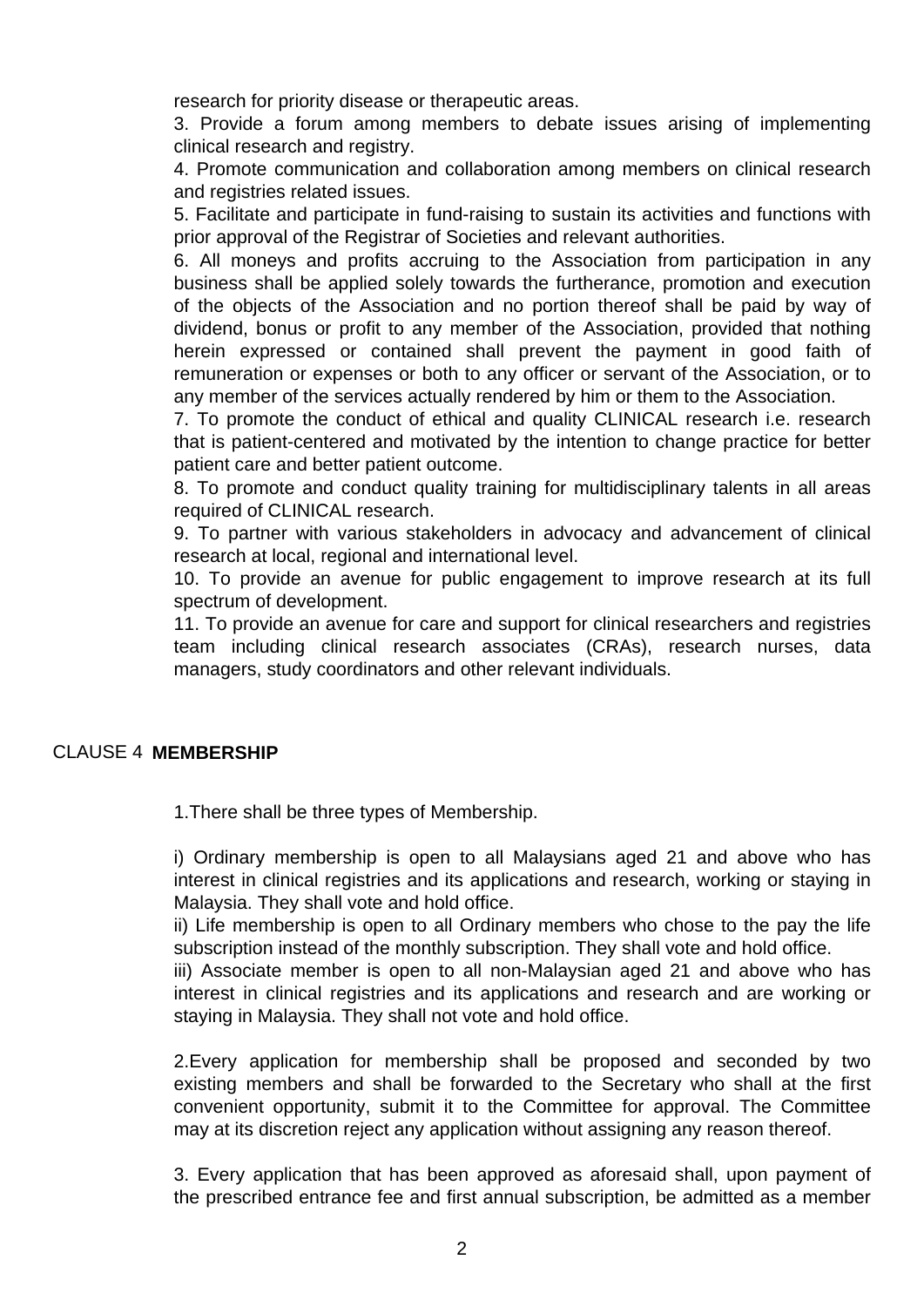of the Association and shall be entitled to all the privileges of membership.

## CLAUSE 5 **RESIGNATION AND TERMINATION**

1.Any member who wishes to resign from the Association shall give two weeks' notice in writing to the Secretary and shall pay up all dues.

2.Any member who fails to comply with the rules of the Association or has acted in a manner to bring disrepute upon the Association may be expelled or suspended for a period of time as the Committee deems fit. Before the Committee expels or suspends the member, the member shall be informed of the grounds for such expulsion or suspension in writing and be given an opportunity to explain and clear himself in person. Such suspension or expulsion shall be enforced, unless otherwise reversed by a general meeting upon appeal by the said member.

3.A member so expelled as in (2) shall not be eligible to be invited for membership for a period of at least five (5) years.

## CLAUSE 6 **SOURCE OF INCOME**

Entrance Fees, Subscriptions and other dues. 1.The entrance fee and annual subscription payable shall be as follows:-

- (a) Entrance fee RM 10.00 (Ringgit Malaysia Ten only)
- (b) Ordinary member RM 30.00 (Ringgit Malaysia Thirty only)
- (c) Associate member RM 30.00 (Ringgit Malaysia Thirty only)
- (d) Life member RM 100.00 (Ringgit Malaysia One Hundred only)

2.All annual subscription shall be payable to the Treasurer in advance by the month of January of each year.

3.Any member who allows his arrears to exceed two years shall receive a written notification signed by or on behalf of the Secretary, and shall be denied the privileges of membership until he settles his account.

4.Any member who allows his arrears to exceed three years shall automatically cease to be a member of the Association, and the Committee may direct legal action be taken against him, provided that they are satisfied that he has received due notice of his debts.

5.The Committee shall have the power to fix a re-entrance fee for any person who has allowed his membership to lapse through arrears.

6.Special subscriptions or levies for particular purposes may be raised from members by resolution of the general meeting of the Association. If any member fails to pay such subscription within such period as may be resolved, the amount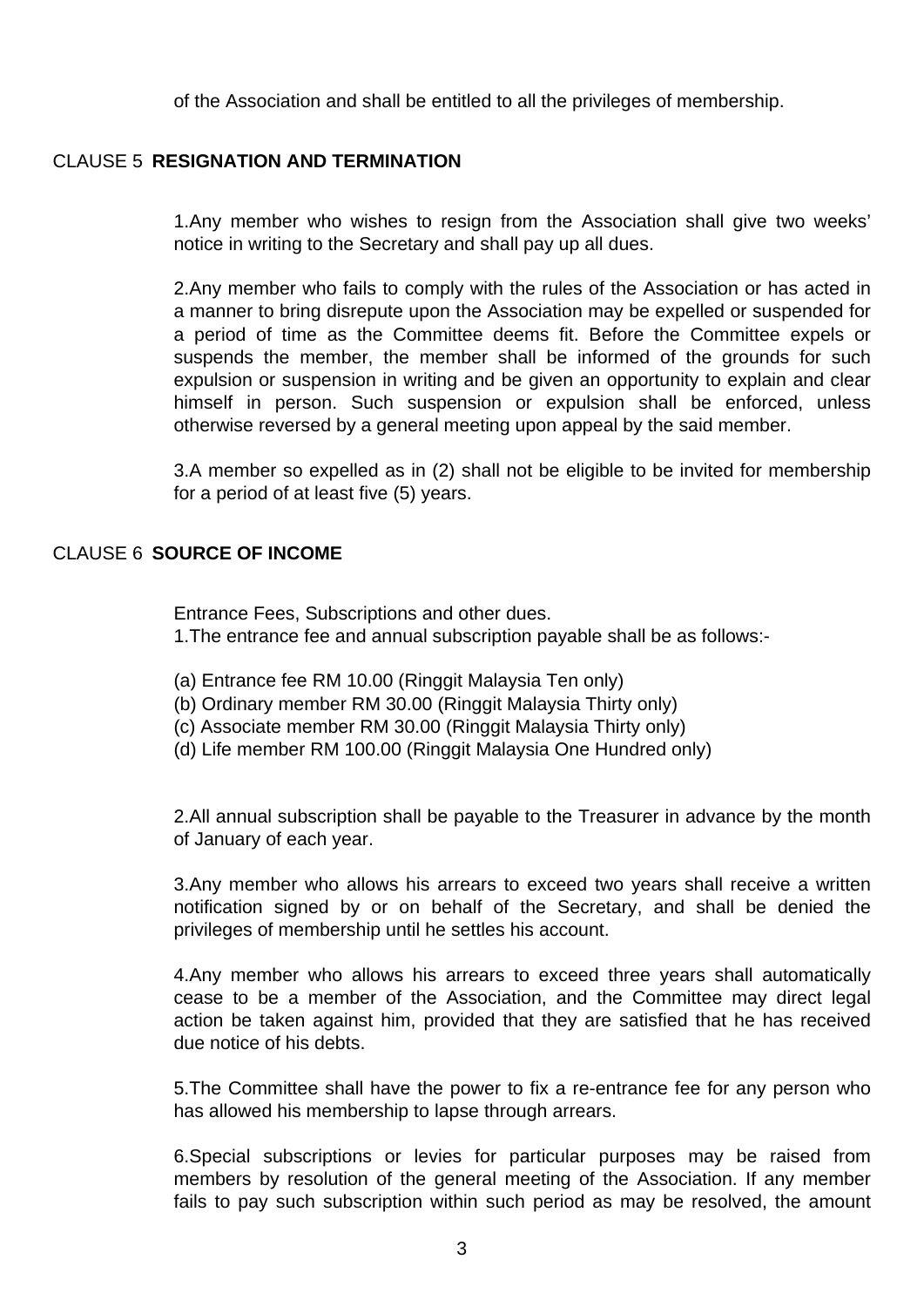due shall be treated in the same way as arrears of annual subscription.

## CLAUSE 7 **GENERAL MEETING**

1.The supreme authority of the Association is vested in a general meeting of the members. At least one-half of the voting membership of the Association or the voting members present represent twice the total number of committee members, whichever is the lesser, must be present at a general meeting for its proceedings to be valid and to constitute a quorum.

2.If half an hour after the time appointed for the meeting a quorum is not present, the meeting shall be postponed to a date (not exceeding 30 days) to be decided by the Committee; and if a quorum is not present half an hour after the time appointed for the postponed meeting, the members present shall have the power to proceed with the business of the day but shall not have the power to alter the rules of the Association or make any decision affecting the whole membership.

3.An annual general meeting of the Association shall be held as soon as possible after the close of each financial year not later than April on a date and a time and place to be decided by the Committee. The business of the annual general meeting shall be: -

(a)To receive the minutes of the previous annual general meeting;

(b)To receive the Committee's report on the working of the Association during the previous year;

(c)To receive the Treasurer's report and the audited accounts of the Association for the previous year;

(d)To elect a Committee and to appoint auditors for the ensuing year;

(e)To deal with such other matters as may be put before it.

4.The Secretary shall send to all members at least seven (7) days before the meeting a notice and an agenda including copies of minutes and reports, together with the audited accounts of the Association for the previous year. Copies of these documents will also be made available at the registered place of business of the Association for the perusal of members.

5.An extraordinary general meeting of the Association shall be convened:-

(a)Whenever the Committee deems it desirable; or

(b)At the joint request in writing of not less than twice the number of committee members, stating the objects and reasons for such meeting.

6.An extraordinary general meeting requisitioned by members shall be convened for a date within thirty days of the receipt of such requisition.

7.The notice and the agenda for an extraordinary general meeting shall be forwarded by the Secretary to all members at least seven (7) days before the date fixed for the meeting.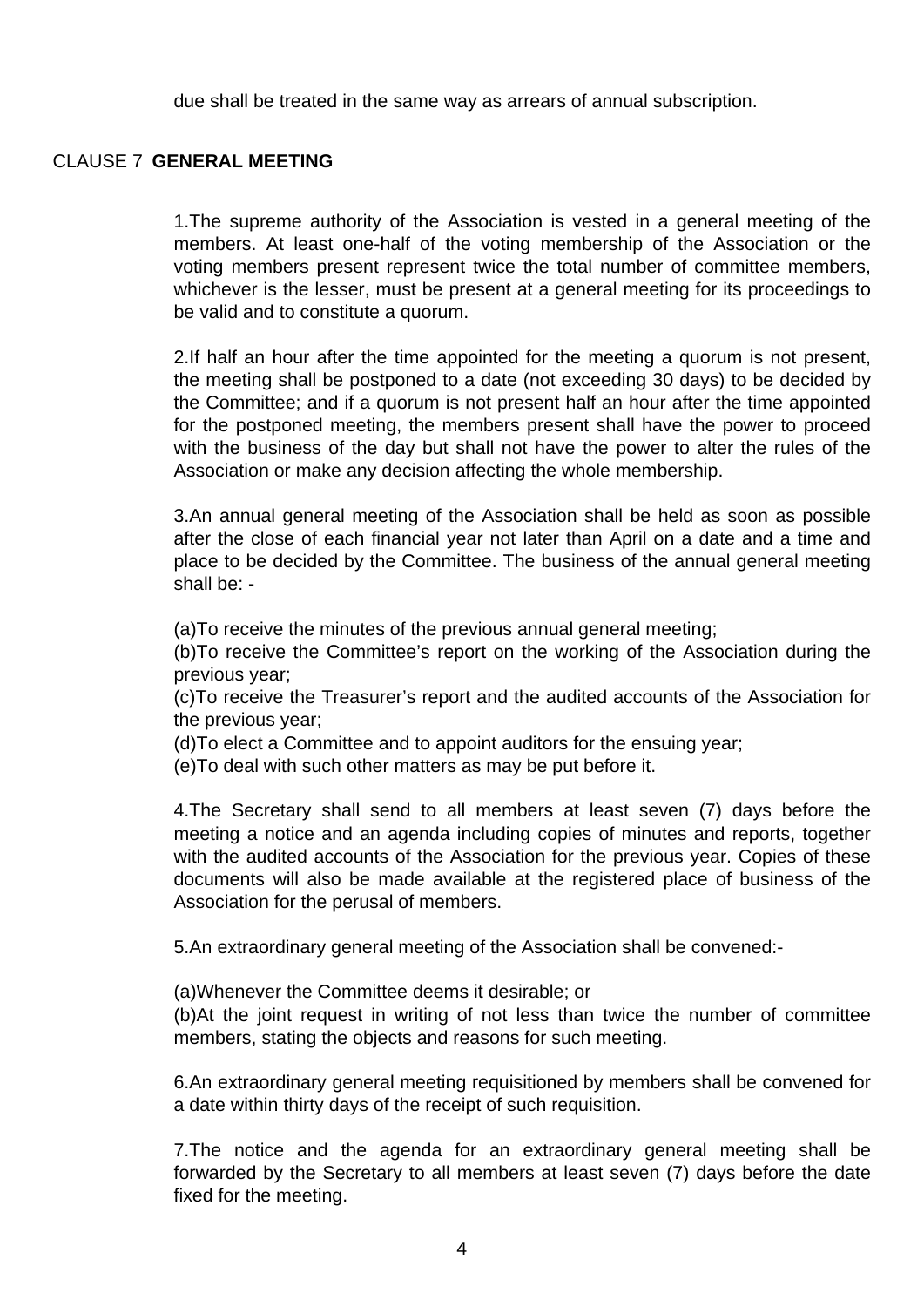8.Paragraphs (1) and (2) of this rules regarding the quorum and the postponement of an annual general meeting shall apply also to an extraordinary general meeting, but with the provision that if no quorum is present after half an hour from the time appointed for a postponed extraordinary general meeting requisitioned by the members the meeting shall be cancelled, and no extraordinary general meeting shall be requisitioned for the same purpose until after the lapse of at least six months from the date thereof.

9.The Secretary shall forward to all members a copy of the draft minutes of each annual and extraordinary general meeting as soon as possible after its conclusion.

## CLAUSE 8 **COMMITTEE**

1. A committee consisting of the followings who shall be termed the office-bearers of the Association, shall be elected at the annual general meeting:-

- (a) A President
- (b) A Vice-President
- (c) A Secretary
- (d) A Treasurer
- (e) 3 (Three) Ordinary Committee Members

2. All office-bearers of the Association and every officer performing executive functions in the Association shall be Malaysian citizens.

3. Names for the above offices in paragraph (1) shall be proposed and seconded and election will be by a simple majority vote of the members at the annual general meeting. All the office-bearers shall be eligible for re-election each year.

4. The function of the Committee is to organize and supervise the day-to-day activities of the Association and to make decisions on matters affecting the running of the Association within the general policy made by the general meeting. The Committee shall not act contrary to the express wishes of the general meeting without the prior reference to it and shall always remain subordinate to the general meeting. It shall furnish a report to each annual general meeting on its activities during the previous year.

5. The Committee shall meet at least once every four months and a seven days notice of each meeting shall be given to the members. The President acting alone, or not less than three of its members acting together may call for a meeting of the Committee to be held at any time. At least one half of the Committee members must be present for its proceedings to be valid and to constitute a quorum.

6. Where any urgent matter requiring the approval of the Committee arises and it is not possible to convene a meeting, the Secretary may obtain such approval by means of a circular letter. The following conditions must be fulfilled before a decision of the Committee is deemed to have been obtained:-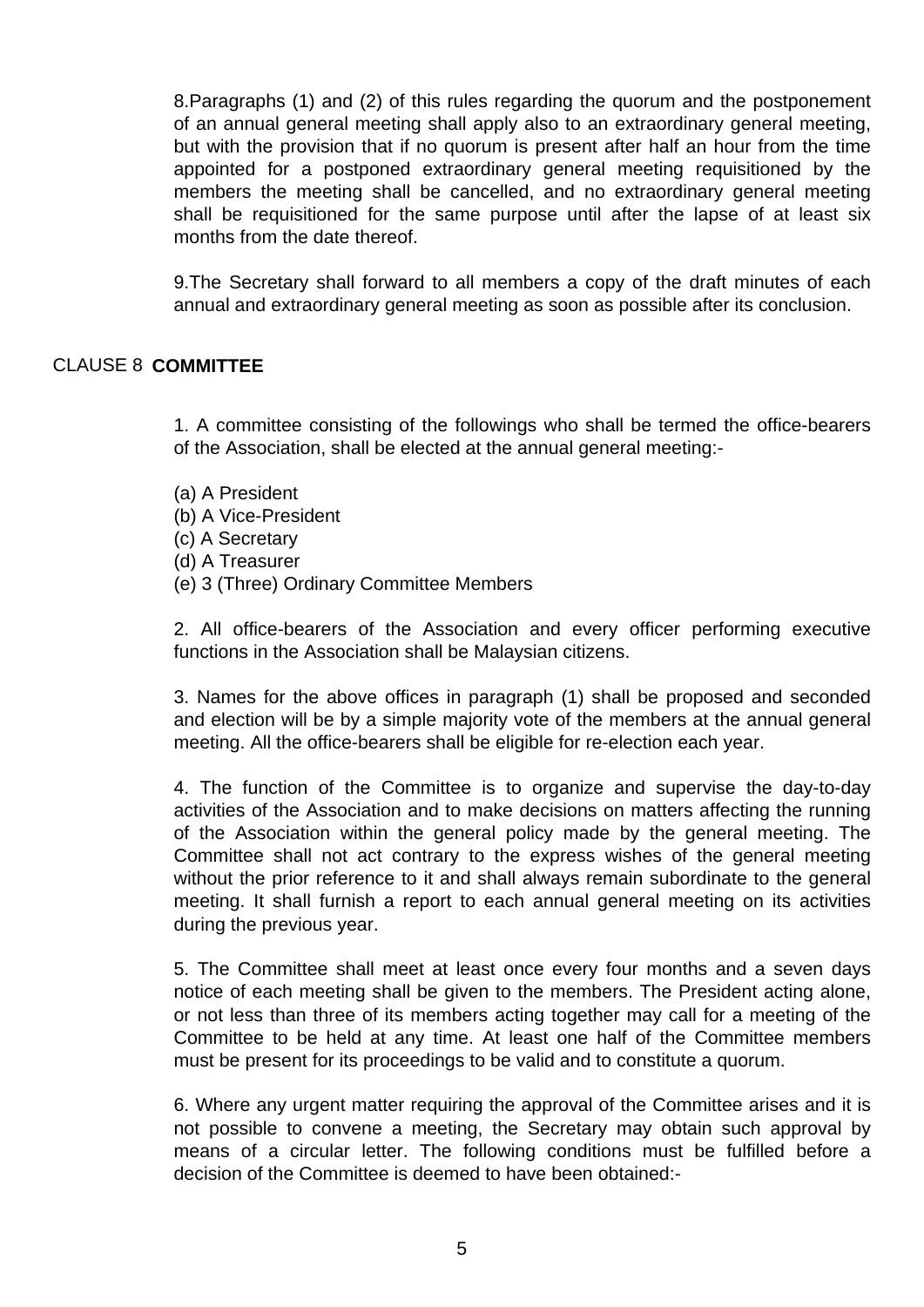(a)The issue must be clearly set out in the circular and forwarded to all members of the committee;

(b)At least one-half of the members of the Committee must indicate whether they are in favor or against the proposal; and

(c)The decision must be by a majority vote.

Any decision obtained by circular letter shall be reported by the Secretary to the next Committee Meeting and recorded in the minutes thereof.

7. Any member of the Committee who fails to attend three consecutive meetings of the committee without satisfactory explanation shall be deemed to have resigned from the Committee.

8. In the event of the death or resignation of a member of the Committee, the Committee shall have the power to co-opt any other member of the Association to fill the vacancy until the next annual general meeting.

9. The Committee shall give instructions to the Secretary and other officers for the conduct of the affairs of the Association. It may appoint such officers and such member as it deems necessary. It may suspend or dismiss any officers or member of the staff for neglect of duty, dishonesty, incompetence, refusal to carry out the decisions of the Committee, or for any other reason it deems good and sufficient in the interest of the Association.

10. The Committee may appoint any sub-committee for any purpose arising out of or connected with any of the duties, functions and aims laid down under the rules. Any members can become members of these sub-committees.

# CLAUSE 9 **DUTIES OF OFFICE BEARERS**

1. The President shall during his term of office preside at all general meetings and all meetings of the committee and shall be responsible for the proper conduct of all such meetings. He shall have the casting vote and shall sign the minutes of each meeting at the time they are approved. He shall, in conjunction with the Secretary or Treasurer sign all cheques on behalf of the Association.

2. The Vice-president shall deputize for the President during the latter's absence.

3. The Secretary shall conduct the business of the Association in accordance with the rules, and shall carry out the instructions of the general meeting and of the Committee. He shall be responsible for conducting all correspondence and keeping all books, documents and paper except the accounts and financial records. He shall attend all meetings, and record all proceedings. He shall keep a membership register consisting of details such as name, identity card number, date and place of birth, occupation, name and address of employer and residential address. He or the Treasurer shall in conjunction with the President, sign all cheques on behalf of Association. He shall file annual returns within 60 days from the date of the Annual General meeting to the Registrar of Societies.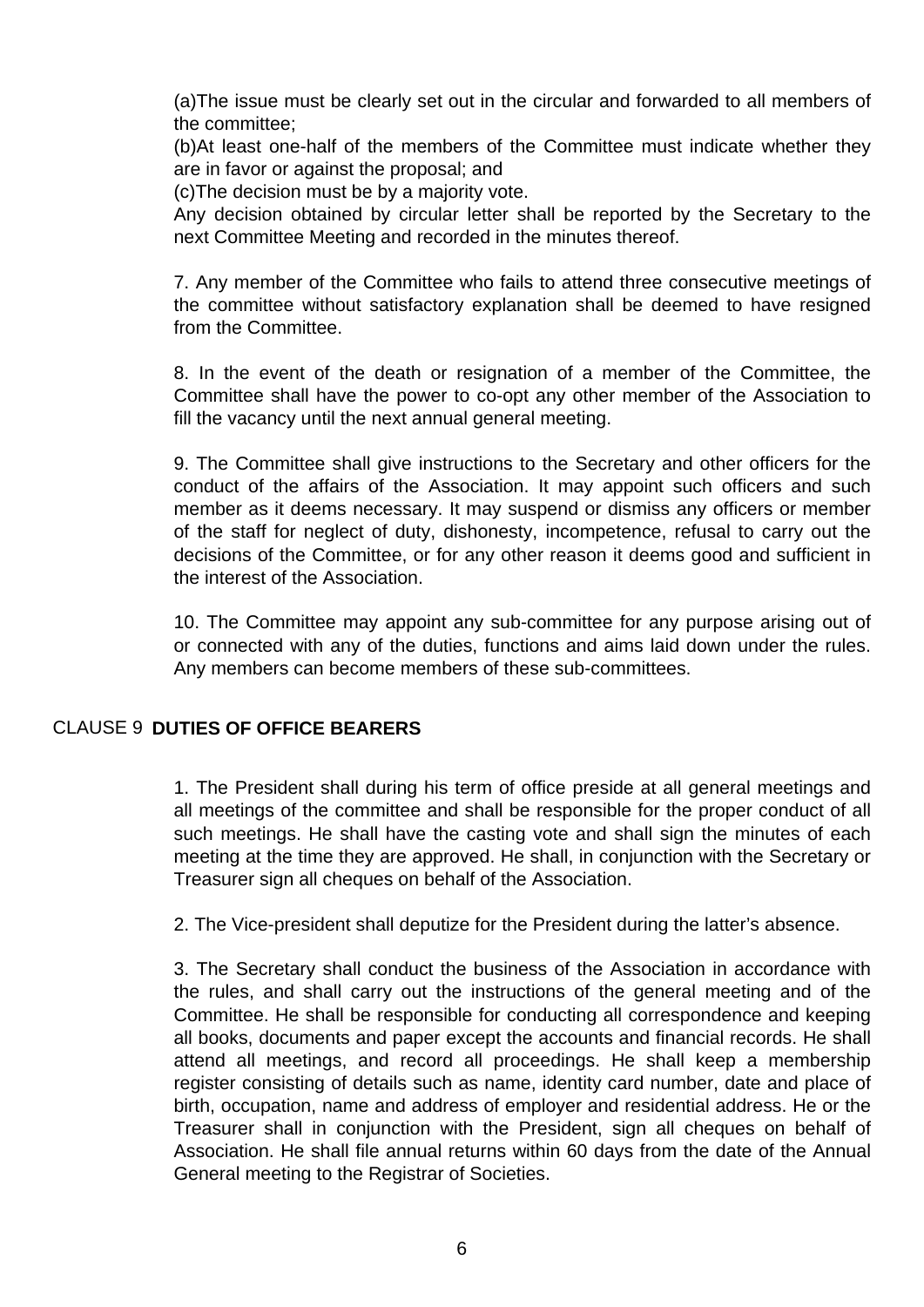4. The Treasurer shall be responsible for the finances of the Association. He shall keep accounts of all its financial transactions and shall be responsible for their correctness. He or the Secretary shall in conjunction with the President sign all the cheques on behalf of the Association.

5. The Ordinary Committee Members shall carry out such duty as directed by the President or the Committee.

## CLAUSE 10 **FINANCIAL PROVISION**

1. Subject to the following provisions in this rules, the funds of the Association may be expended for the purpose necessary for the carrying out of its objects, including the expenses of its office-bearers and paid staff, and the audit of its accounts, but they shall on no account be used to pay the fine of any member who may be convicted in a court of law.

2. The Treasurer may hold a petty cash advance not exceeding RM 1,000.00 (Ringgit Malaysia One Thousand only) at any one time. All money in excess of this sum shall within seven days of receipt be deposited in a bank approved by the Committee. The bank account shall be in the name of the Association.

3. All cheque(s) or withdrawal notices on the Society's account shall be signed by the president together with the secretary or the treasurer. In the absence of the President, the Secretary or the Treasurer for a long period, the Committee shall appoint one of its members to sign in his place.

4. No expenditure exceeding RM 2,000.00 (Ringgit Malaysia Two Thousand only) at any one time shall be incurred without the prior sanction of the committee, and no expenditure exceeding RM 20,000.00 (Ringgit Malaysia Twenty Thousand only) in any one month shall be incurred without the prior sanction of a general meeting. Expenditure less than RM 2,000.00 (Ringgit Malaysia Two Thousand only) at any one time may be incurred by the President together with the Secretary or the **Treasurer.** 

5. As soon as possible after the end of each financial year, a statement of receipts and payments and a balance sheet for the year shall be prepared by the Treasurer and audited by the Auditors appointed under the rule 11. The audited accounts shall be submitted for the approval of the next annual general meeting, and copies shall be made available at the registered place of business of the Association for the perusal of members.

6.The financial year of the Association shall commence on the 1st January and end on the 31st December every year.

# CLAUSE 11 **AUDITORS**

1. Two ordinary or life members, who shall not be office-bearers of the Association,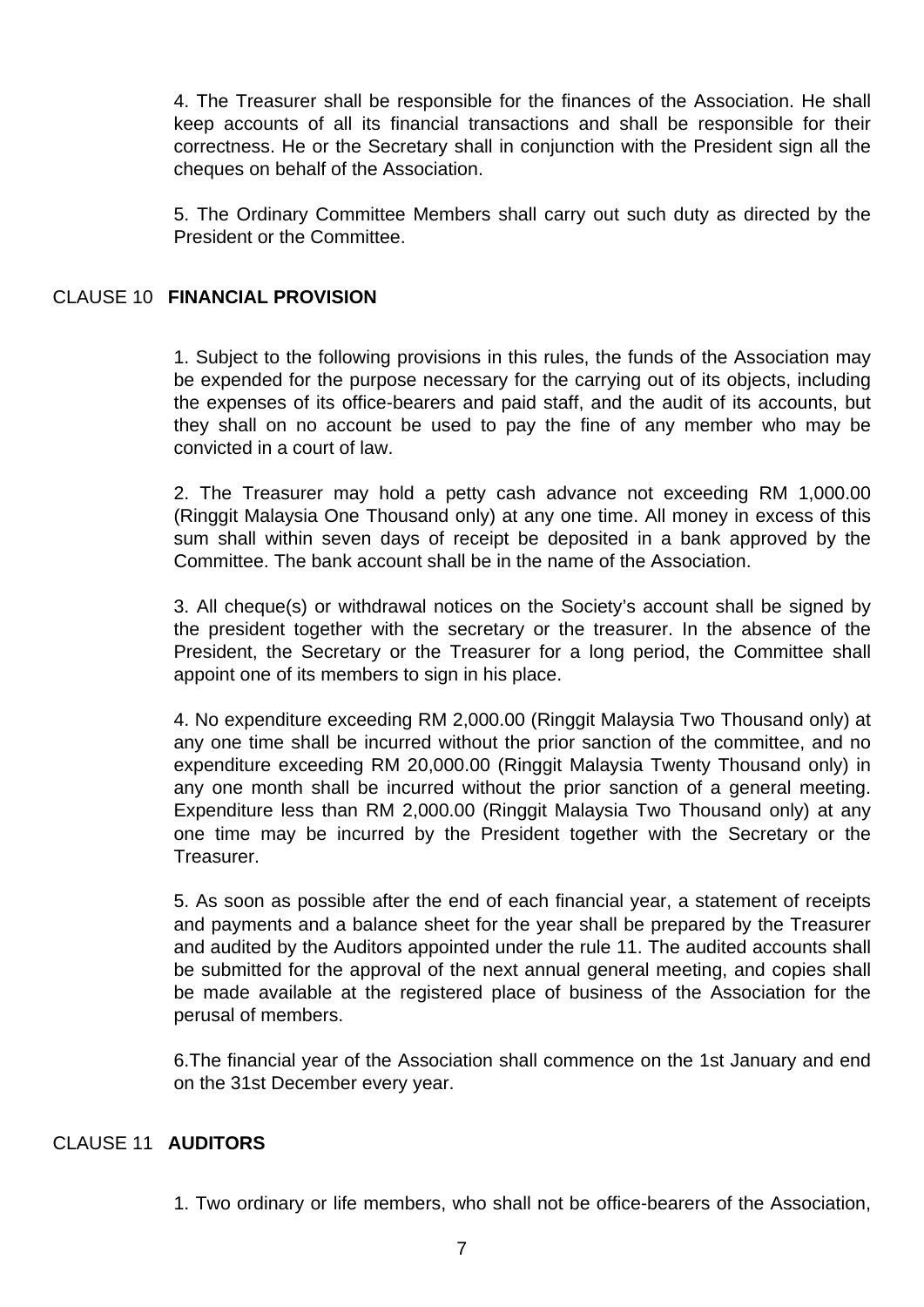shall be appointed, by the annual general meeting as Honorary Auditors. They shall hold office for one year and may be reappointed.

2. The Auditors shall be required to audit the accounts of the Association for the year, and to prepare a report or certificate for the annual general meeting. They may also be required by the President to audit the accounts of the Association for any period within their tenure of office at any date, and to make a report to the Committee.

#### CLAUSE 12 **PROPERTY ADMINISTRATOR**

#### **Trustee**

1.Three Trustees, who must be over 21 years of age, shall be appointed at the annual general meeting and shall hold office during the pleasure of the Association. They shall have vested in them all immovable property whatsoever belonging to the Association upon execution of a Deed of Trust.

2.The Trustees shall not sell, withdraw or transfer any of the property of the Association without the consent and authority of a general meeting of members.

3. A Trustee may be removed from office by a general meeting on the grounds that, owing to ill health, unsoundness of mind, absence from the country or for any other reasons, he is unable to perform his duties or unable to do so satisfactorily. In the event of the death or resignation or removal of a trustee, the vacancy shall be fill by a new trustee appointed by a General Meeting.

#### CLAUSE 13 **INTERPRETATION**

1. Between annual general meetings the committee shall interpret the rules of the Association and when necessary, determine any point on which the rules are silent.

2. Except where there are contrary to or inconsistent with the policy previously made by the General Meeting the decisions of the Committee shall be binding on all members of the Association unless and until countermanded by a resolution of a general meeting.

#### CLAUSE 14 **ADVISOR / PATRON**

The Committee shall if it deems fit and necessary appoint qualified persons to be the Advisor or Patron of the Association. The person appointed must give his consent in writing.

#### CLAUSE 15 **PROHIBITION**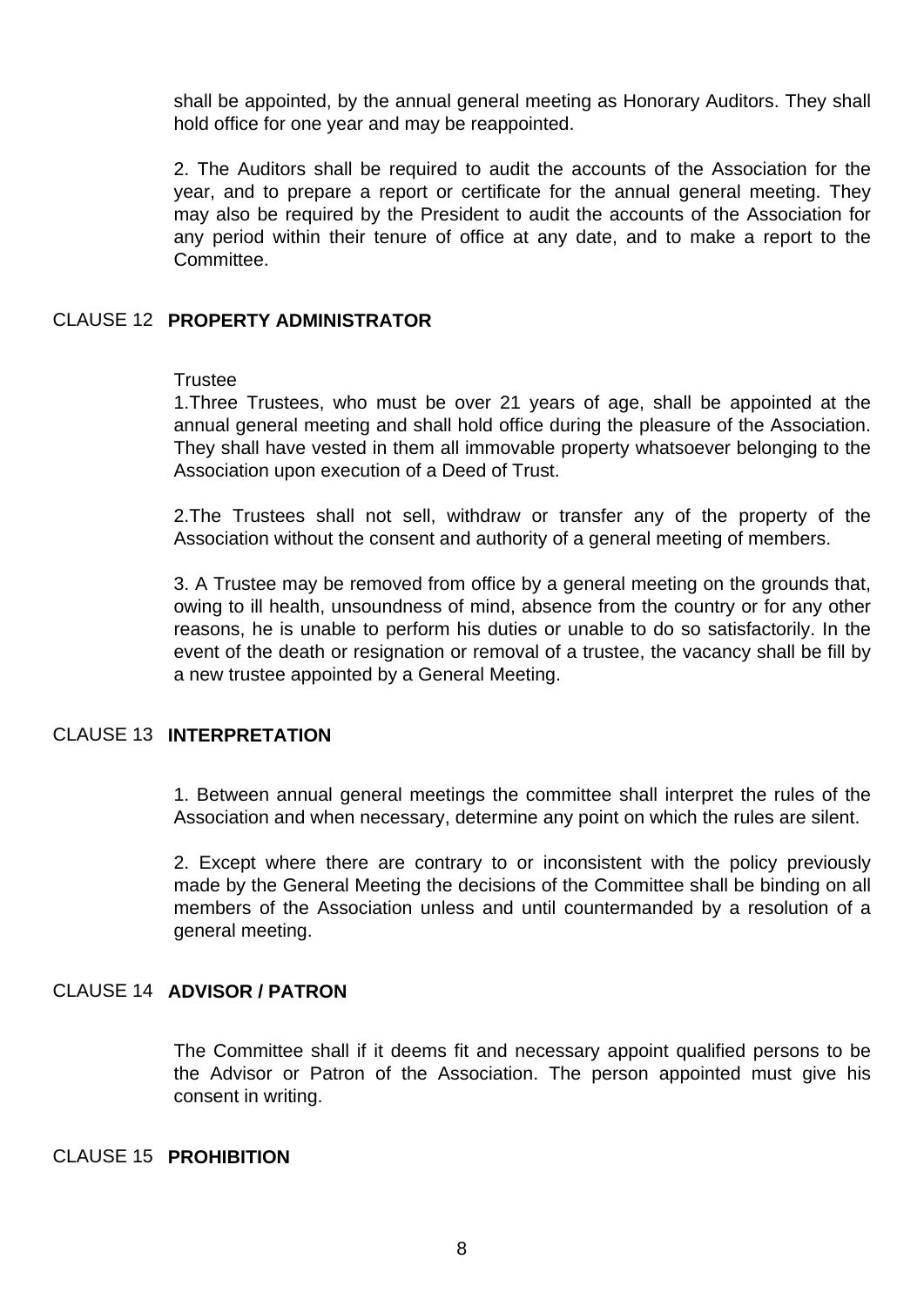1. None of the following games shall be played in the premises of the Association: Roulette, Lotto, Fan Tan, Poh, Peh Bin, Belankai, Pai Kau, Tau Ngau, Tien Ngau, Tien Kow, Chap Ji Kee, Sam Cheong, Twenty One, Thirty One, Ten and a half, all games of dice, bankers' games, all video games and all games of mere chance.

2. Neither the Association nor its members shall attempt to restrict or in any other manner interfere with the trade or prices or engage in any Trade Union activities as defined in the Trade Union Act, 1959.

3. The Association shall not hold any lottery, whether confined to its members or not, in the name of the Association, its office-bearers or members without prior approval from the authorities concerned.

4. No University/College University student can be allowed to be a member of the Association without the prior written approval from the Vice Chancellor of the university concerned.

5. "Benefit" as mentioned under section 2 of the Societies Act 1966 shall not be given by the Association to any of its members.

# CLAUSE 16 **AMENDMENT OF CONSTITUTION**

These Rules may not be amended except by resolution of a general meeting. Such amendments shall take effect from the date of their approval by the Registrar of Societies. Any amendment to the rules shall be forwarded to the Registrar of Societies within 60 days of being passed by the general meeting.

## CLAUSE 17 **DISSOLUTION**

1. The Association may be voluntarily dissolved by a resolution of not less than three-fifths of the members present in a general meeting.

2. In the event of the Association being dissolved as provided above, all debts and liabilities legally incurred on its behalf shall be fully discharged, and the remaining funds shall be disposed of in such manner as may be decided upon by a general meeting.

3. Notice of dissolution shall be forwarded to the Registrar of Societies within 14 days of its dissolution.

#### CLAUSE 18 **FLAG, LOGO AND BADGE**

1. Flag -

-

**Description**